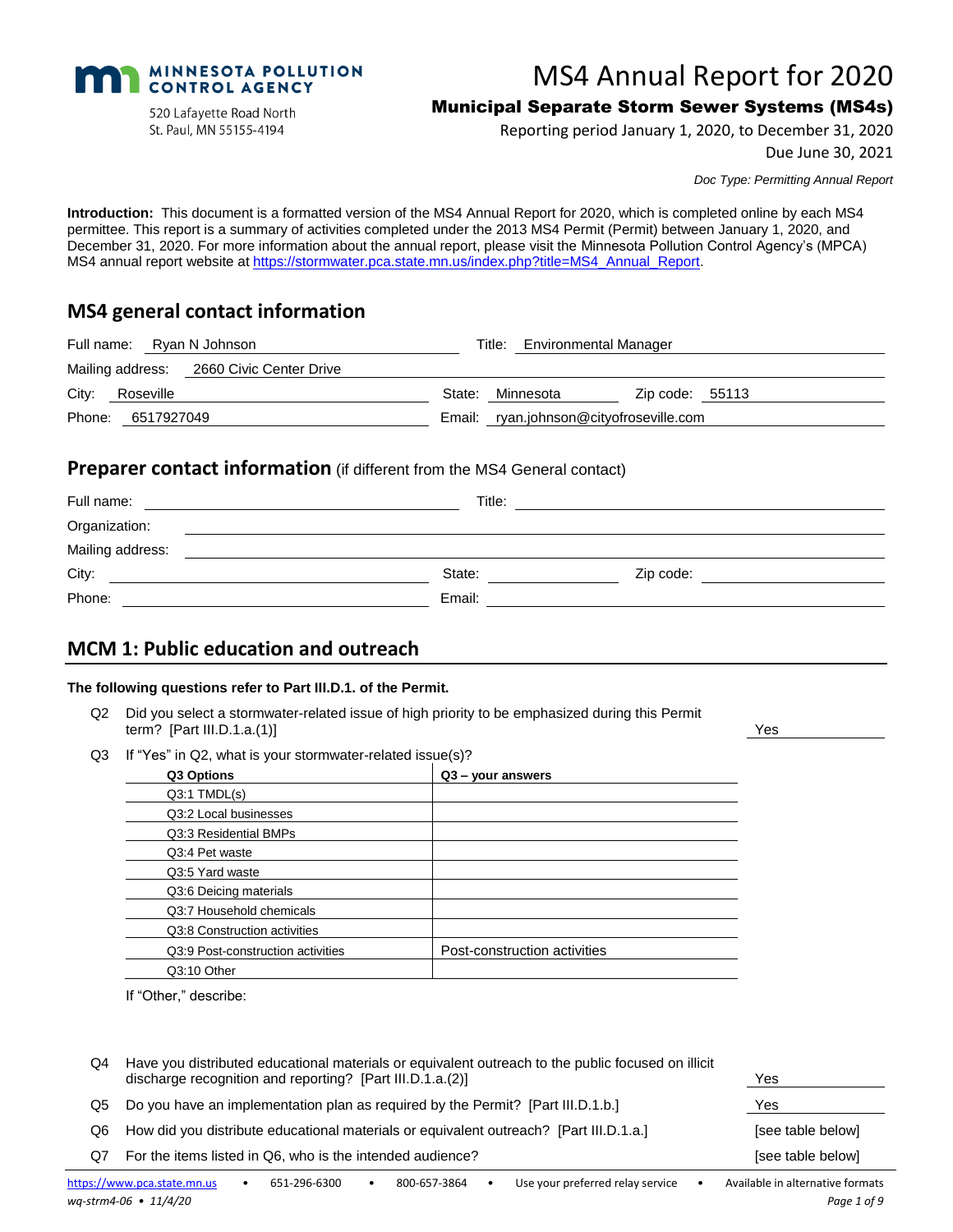Q8 For the items listed in Q6, enter the total circulation/audience below (if unknown, use best estimate). [see table below]

| <b>Options</b>                    | $Q6 - \gamma$ our answers          | Q7               | Q7                         | Q7                  | Q7              | Q7               | Q7    | Q8           |
|-----------------------------------|------------------------------------|------------------|----------------------------|---------------------|-----------------|------------------|-------|--------------|
|                                   |                                    | <b>Residents</b> | Local<br>businesses        | <b>Developers</b>   | <b>Students</b> | <b>Employees</b> | Other | <b>Total</b> |
| <b>Brochure</b>                   | <b>Brochure</b>                    | Residents        | Local<br><b>Businesses</b> | <b>Developers</b>   | Students        | Employees        |       | 50           |
| Newsletter                        | Newsletter                         | Residents        | Local<br><b>Businesses</b> | Developers Students |                 | Employees        |       | 106000       |
| Utility bill insert: merge        |                                    |                  |                            |                     |                 |                  |       |              |
| Newspaper ad                      | Newspaper ad                       | Residents        | Local<br><b>Businesses</b> | <b>Developers</b>   | Students        |                  |       | 34000        |
| Radio ad                          |                                    |                  |                            |                     |                 |                  |       |              |
| Television ad                     |                                    |                  |                            |                     |                 |                  |       |              |
| Cable access channel              | Cable access channel               | Residents        | Local<br><b>Businesses</b> | Developers          | Students        | Employees        |       | 1280         |
| Stormwater-related event          |                                    |                  |                            |                     |                 |                  |       |              |
| School project or<br>presentation |                                    |                  |                            |                     |                 |                  |       |              |
| Website                           | Website                            | Residents        | Local<br><b>Businesses</b> |                     |                 | Employees        |       | 1600         |
| Other (1)                         |                                    |                  |                            |                     |                 |                  |       |              |
|                                   |                                    |                  |                            |                     |                 |                  |       |              |
| Other $(2)$                       |                                    |                  |                            |                     |                 |                  |       |              |
|                                   | describe: ________________________ |                  |                            |                     |                 |                  |       |              |
| Other (3)                         |                                    |                  |                            |                     |                 |                  |       |              |
| describe:                         |                                    |                  |                            |                     |                 |                  |       |              |

**For Q9 and Q10 below**, provide a brief description of each activity related to public education and outreach (e.g., rain garden workshop, school presentation, public works open house) held and the date each activity was held from January 1, 2020 to December 31, 2020. [Part III.D.1.c.(4)]

| Q9 Date of activity | Q10 Description of activity                                           |
|---------------------|-----------------------------------------------------------------------|
| 2/19/2020           | Roseville U - Student tours of the City Hall and Maintenance Facility |
|                     |                                                                       |
|                     |                                                                       |
|                     |                                                                       |
|                     |                                                                       |
|                     |                                                                       |
|                     |                                                                       |
|                     |                                                                       |
|                     |                                                                       |

Q11 Between January 1, 2020, and December 31, 2020, did you modify your BMPs, measurable goals, or future plans for your public education and outreach program? [Part IV.B.] No

If "Yes," describe those modifications:

### **MCM 2: Public participation/involvement**

#### **The following questions refer to Part III.D.2.a. of the Permit.**

Q12 You must provide a minimum of one opportunity each year for the public to provide input on the adequacy of your Stormwater Pollution Prevention Program (SWPPP). Did you provide this opportunity between January 1, 2020, and December 31, 2020? [Part III.D.2.a.(1)] Yes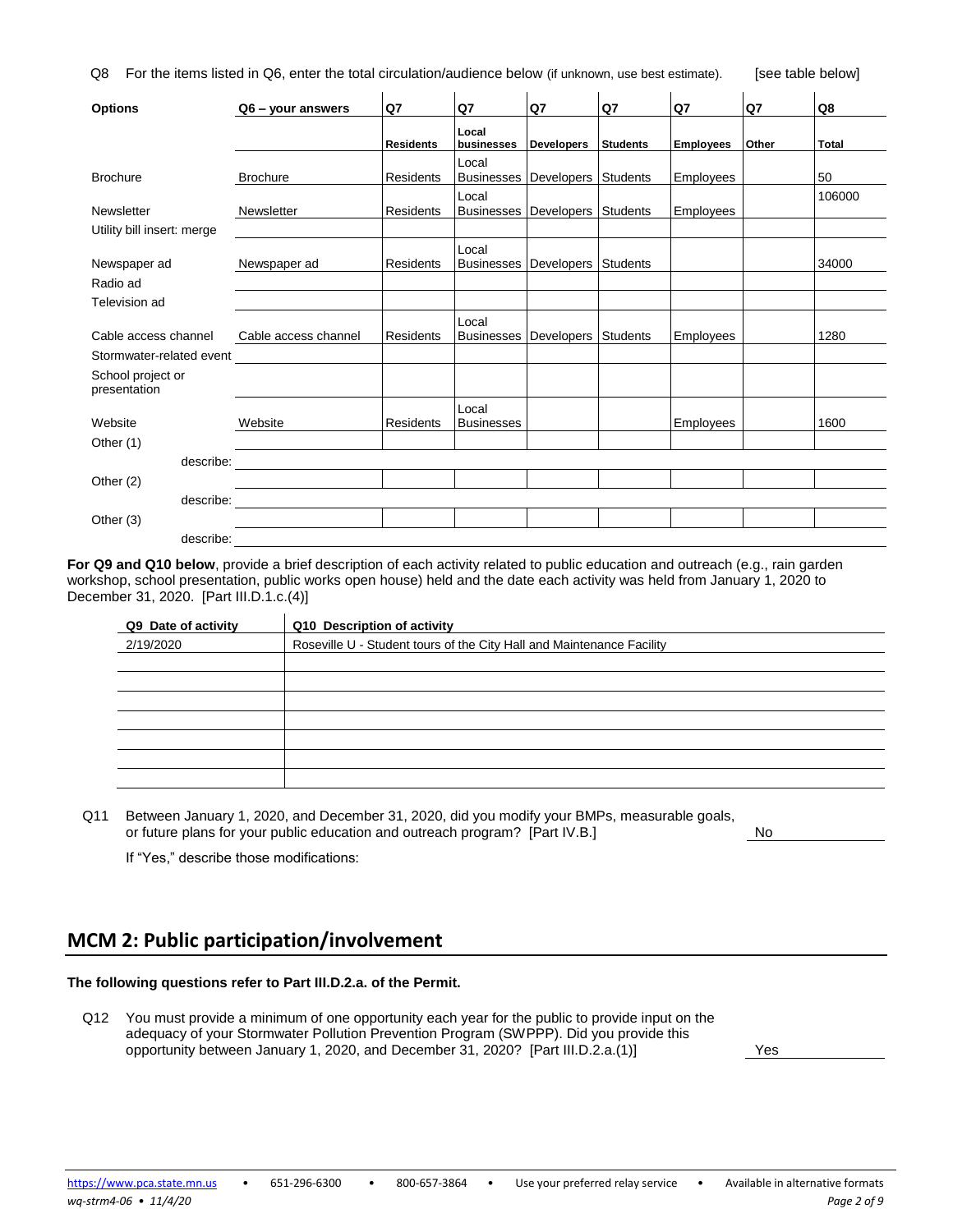| Q13 | If 'Yes' in Q12, what was the opportunity that you provided?                                     |                    |          |  |
|-----|--------------------------------------------------------------------------------------------------|--------------------|----------|--|
|     | Q13 Options                                                                                      | Q13 - your answers |          |  |
|     | Q13:1 Public meeting                                                                             | Public meeting     |          |  |
|     | Q13:2 Public event                                                                               |                    |          |  |
|     | Q13:3 Other                                                                                      |                    |          |  |
| Q14 | If 'Public meeting' in Q13, did you hold a stand-alone meeting or combine it with another event? |                    | Combined |  |
|     | Date of the public meeting:                                                                      |                    |          |  |
|     | Number of citizens that attended and were informed about your SWPPP:                             |                    | 0        |  |
| Q15 | If "Public event" in Q13, describe:                                                              |                    |          |  |
|     | Date of the public event:                                                                        |                    |          |  |
|     | Number of citizens that attended and were informed about your SWPPP:                             |                    |          |  |
| Q16 | If "Other" in Q13, describe:                                                                     |                    |          |  |

|     | Date of this action:<br>Number of citizens that attended and were informed about your SWPPP:              |     |
|-----|-----------------------------------------------------------------------------------------------------------|-----|
| Q17 | Between January 1, 2020, and December 31, 2020, did you receive any input regarding your<br>SWPPP?        | No. |
|     | If 'Yes,' enter the total number of individuals or organizations that provided comments on your<br>SWPPP: |     |
| Q18 | If 'Yes' in Q17, did you modify your SWPPP as a result of written input received? [Part III.D.2.b.(2)]    |     |
|     | If "Yes," describe those modifications:                                                                   |     |

Q19 Between January 1, 2020, and December 31, 2020, did you modify your BMPs, measurable goals, or future plans for your public education and outreach program? [Part IV.B.]

If "Yes," describe those modifications:

# **MCM 3: Illicit discharge detection and elimination**

| The following questions refer to Part III.D.3. of the Permit. |                                                                                                                                   |     |  |  |  |
|---------------------------------------------------------------|-----------------------------------------------------------------------------------------------------------------------------------|-----|--|--|--|
| Q <sub>20</sub>                                               | Do you have a regulatory mechanism which prohibits non-stormwater discharges to your MS4?                                         | Yes |  |  |  |
|                                                               |                                                                                                                                   |     |  |  |  |
| Q <sub>21</sub>                                               | Did you identify any illicit discharges between January 1, 2020, and December 31, 2020? [Part<br>III.D.3.h.(4)]<br>No.            |     |  |  |  |
| Q22                                                           | If 'Yes' in Q21, enter the number of illicit discharges detected:                                                                 |     |  |  |  |
| Q <sub>23</sub>                                               | If 'Yes' in Q21, how did you discover these illicit discharges:                                                                   |     |  |  |  |
|                                                               | Q23 Options<br>Q23 - your answers                                                                                                 |     |  |  |  |
|                                                               | Q23:1 Public complaint                                                                                                            |     |  |  |  |
|                                                               | Q23:2 Staff                                                                                                                       |     |  |  |  |
| Q <sub>24</sub>                                               | If 'Public complaint' in Q23, enter the number discovered by the public:                                                          |     |  |  |  |
| Q <sub>25</sub>                                               | If 'Staff' in Q23, enter the number discovered by staff:                                                                          |     |  |  |  |
| Q26                                                           | If 'Yes' in Q21, did any of the discovered illicit discharges result in an enforcement action (this<br>includes verbal warnings)? |     |  |  |  |
| Q27                                                           | If 'Yes' in Q26, what type of enforcement action(s) was taken and how many of each action were                                    |     |  |  |  |
|                                                               | bitarillaria in cristo componente del 1960 del 1960 del 1970 del 1980 de la contrata del 1980 de la construcción                  |     |  |  |  |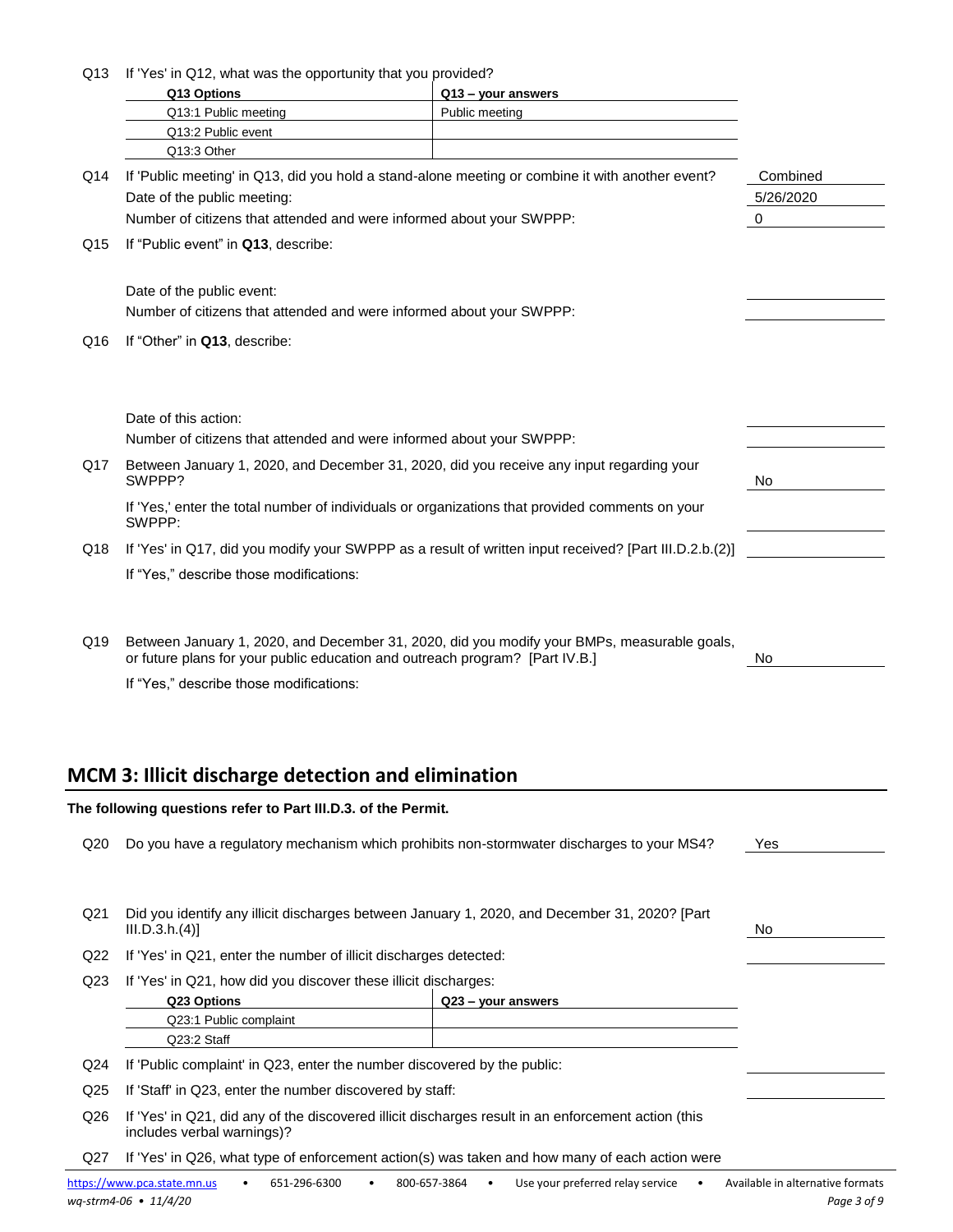issued between January 1, 2020, and December 31, 2020?

| Q27 Options               | Q27 – your answers |  |
|---------------------------|--------------------|--|
| Q27:1 Verbal warning      |                    |  |
| Q27:2 Notice of violation |                    |  |
| Q27:3 Fine                |                    |  |
| Q27:4 Criminal action     |                    |  |
| Q27:5 Civil penalty       |                    |  |
| Q27:6 Other               |                    |  |

If "Other," describe:

- Q28 If 'Yes' in Q26, did the enforcement action(s) taken sufficiently address the illicit discharge(s)?
- Q29 If 'No' in Q28, why was the enforcement not sufficient to address the illicit discharge(s):
- Q30 Do you have written Enforcement Response Procedures (ERPs) to compel compliance with your illicit discharge regulatory mechanism(s)? [Part III.B.] Yes
- Q31 Between January 1, 2020, and December 31, 2020, did you train all field staff in illicit discharge recognition (including conditions which could cause illicit discharges) and reporting illicit discharges for further investigations? [Part III.D.3.e.] Yes
- Q32 If 'Yes' in Q31, how did you train your field staff?

| Q32 Options          | Q32 - your answers |
|----------------------|--------------------|
| Q32:1 Email          |                    |
| Q32:2 PowerPoint     |                    |
| Q32:3 Presentation   | Presentation       |
| Q32:4 Video          |                    |
| Q32:5 Field training |                    |
| Q32:6 Other          |                    |
|                      |                    |

If "Other," describe:

#### **The following questions refer to Part III.C.1. of the Permit.**

| Q33             | Did you update your storm sewer system map between January 1, 2020, and December 31, 2020?<br>[Part III.C.1.]                                           | Yes |
|-----------------|---------------------------------------------------------------------------------------------------------------------------------------------------------|-----|
|                 |                                                                                                                                                         |     |
| Q34             | Does your storm sewer map include all pipes 12 inches or greater in diameter and the direction of<br>stormwater flow in those pipes? [Part III.C.1.a.]  | Yes |
| Q35             | Does your storm sewer map include outfalls, including a unique identification (ID) number and an<br>associated geographic coordinate? [Part III.C.1.b.] | Yes |
| Q36             | Does your storm sewer map include all structural stormwater BMPs that are part of your MS4?<br>[Part III.C.1.c.]                                        | Yes |
| Q <sub>37</sub> | Does your storm sewer map include all receiving waters? [Part III.C.1.d.]                                                                               | Yes |
| Q38             | In what format is your storm sewer map available?<br>If "Other." describe:                                                                              | GIS |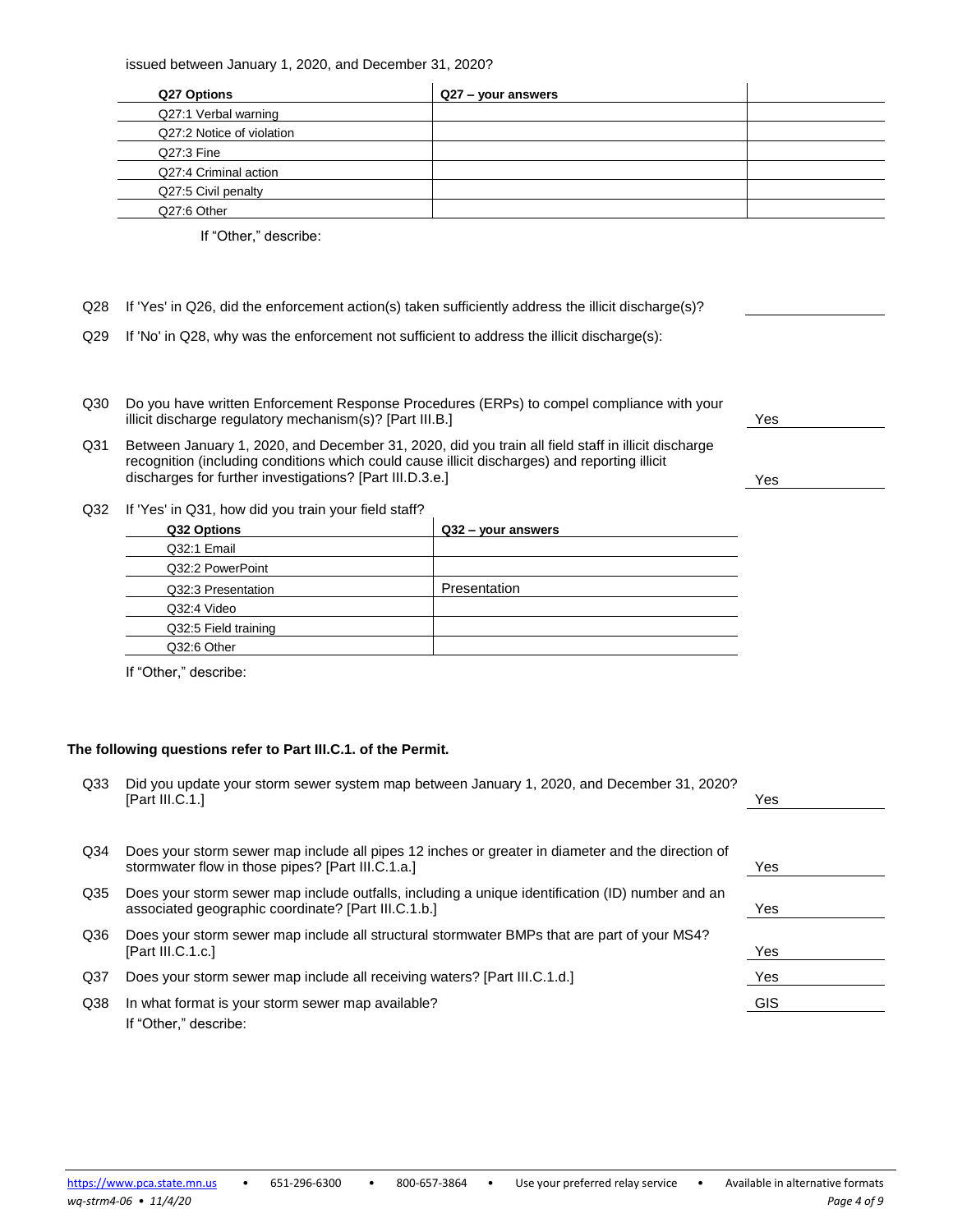Q39 Between January 1, 2020, and December 31, 2020, did you modify your BMPs, measurable goals, or future plans for your illicit discharge detection and elimination (IDDE) program? No If "Yes," describe those modifications:

# **MCM 4: Construction site stormwater runoff control**

#### **The following questions refer to Part III.D.4. of the Permit.**

- Q40 Do you have a regulatory mechanism that is at least as stringent as the Agency's general permit to Discharge Stormwater Associated with Construction Activity (CSW Permit) No. MN R100001 (http://www.pca.state.mn.us/index.php/view-document.html?gid=18984) for erosion and sediment controls and waste controls? [Part III.D.4.a.] Yes
- Q41 Have you developed written procedures for site plan reviews as required by the Permit? [Part III.D.4.b.] Yes
- Q42 Have you documented each site plan review as required by the Permit? [Part III.D.4.f.] Yes
- Q43 Enter the number of site plan reviews conducted for sites an acre or greater between January 1, 2020 and December 31, 2020: 5
- Q44 What types of enforcement actions do you have available to compel compliance with your regulatory mechanism? Check all that apply and enter the number of each used from January 1, 2020, to December 31, 2020.

| Q44 Options                                   | $Q44 -$ your answers                    |    |  |
|-----------------------------------------------|-----------------------------------------|----|--|
| Q44:1 Verbal warning                          | Verbal warnings                         | 64 |  |
| Q44:2 Notice of violation                     | Notice of violation                     | 0  |  |
| Q44:3 Administrative order                    | Administrative orders                   | 0  |  |
| Q44:4 Stop-work order                         | Stop-work orders                        | 0  |  |
| Q44:5 Fine                                    |                                         |    |  |
| Q44:6 Forfeit of security bond money          | Forfeit of security of bond money       | 0  |  |
| Q44:7 Withholding of certificate of occupancy | Withholding of certificate of occupancy | 0  |  |
| Q44:8 Criminal action                         |                                         |    |  |
| Q44:9 Civil penalty                           |                                         |    |  |
| Q44:10 Other                                  |                                         |    |  |

If "Other," describe:

- Q45 Do you have written Enforcement Response Procedures (ERPs) to compel compliance with your construction site stormwater runoff control regulatory mechanism(s)?
- Q46 Enter the number of active construction sites an acre or greater that were in your jurisdiction between January 1, 2020, and December 31, 2020:
- Q47 Do you have written procedures for identifying priority sites for inspections? [Part III.D.4.d.(1)]
- Q48 If 'Yes' in Q47, how are sites prioritized for inspections?

| Q48 Options                      | Q48 - your answers          |  |
|----------------------------------|-----------------------------|--|
| Q48:1 Site topography            | Site topography             |  |
| Q48:2 Soil characteristics       | Soil characteristics        |  |
| Q48:3 Type of receiving water(s) | Types of receiving water(s) |  |
| Q48:4 Stage of construction      | Stage of construction       |  |
| Q48:5 Compliance history         | Compliance history          |  |
| Q48:6 Weather conditions         | Weather conditions          |  |
| Q48:7 Citizen complaints         | Citizen complaints          |  |
| Q48:8 Project size               | Project size                |  |
| Q48:9 Other                      |                             |  |

If "Other," describe:

Q49 Do you have a checklist or other written means to document site inspections when determining compliance? [Part III.D.4.d.(4)] Yes

| Y es |  |
|------|--|
|      |  |
|      |  |
| 9    |  |
|      |  |
| Yes  |  |
|      |  |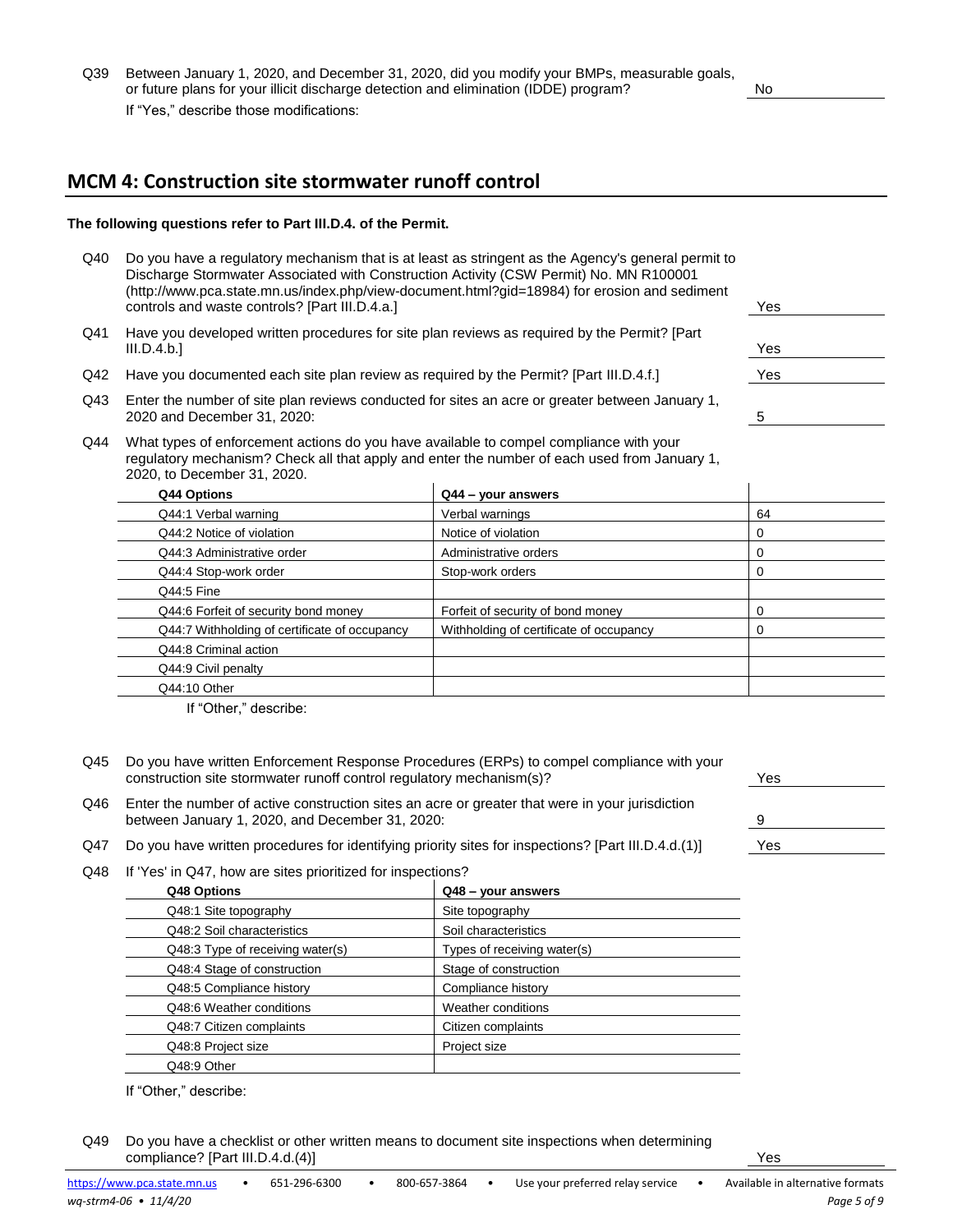- 
- Q50 Enter the number of site inspections conducted for sites an acre or greater between January 1, 2020, and December 31, 2020: 167
- Q51 Enter the frequency at which site inspections are conducted (e.g. daily, weekly, monthly): [Part III.D.4.d.(2)]:

every 7 days or immediately following a 0.5" rainfall, whichever is sooner

Q52 Enter the number of trained inspectors that were available for construction site inspections between January 1, 2020, and December 31, 2020: 3

| Q53 Provide the contact information for the inspector(s) and/or organization that conducts construction |
|---------------------------------------------------------------------------------------------------------|
| stormwater inspections for your MS4. List your primary construction stormwater contact first if you     |
| have multiple inspectors.                                                                               |

| 1 | Inspector name:              | Dana Stevens                     |
|---|------------------------------|----------------------------------|
|   | Organization:                | City of Roseville                |
|   | Office phone:                | 651-792-7047                     |
|   | Work/Cell phone:             |                                  |
|   | Email address:               | dana.stevens@cityofroseville.com |
|   | Preferred contact<br>method: | email                            |
| 2 | Inspector name:              | Dan Turner                       |
|   | Organization:                | City of Roseville                |
|   | Office phone:                | 651-792-7045                     |
|   | Work/Cell phone:             |                                  |
|   | Email address:               | dan.turner@cityofroseville.com   |
|   | Preferred contact<br>method: | email                            |
| 3 | Inspector name:              | Abe Al-Qudah                     |
|   | Organization:                | City of Roseville                |
|   | Office phone:                | 651-792-7046                     |
|   | Work/Cell phone:             |                                  |
|   | Email address:               | abe.al.qudah@cityofroseville.com |
|   | Preferred contact<br>method: | email                            |

Q54 What training did inspectors receive?

| University of Minnesota Erosion and Stormwater<br>Q54:1 University of Minnesota Erosion and<br>Stormwater Management Certification Program<br><b>Management Certification Program</b><br>Q54:2 Qualified Compliance Inspector of<br>Stormwater (QCIS)<br>Q54:3 Minnesota Laborers Training Center<br>Stormwater Pollution Prevention Plan Installer<br>or Supervisor<br>Q54:4 Minnesota Utility Contractors Association<br><b>Erosion Control Training</b><br>Q54:5 Certified Professional in Erosion and<br>Sediment Control (CPESC)<br>Q54:6 Certified Professional in Stormwater<br>Quality (CPSWQ)<br>Q54:7 Certified Erosion, Sediment and Storm<br>Water Inspector (CESSWI)<br>Q54:8 Other | Q54 Options | Q54 – your answers |
|--------------------------------------------------------------------------------------------------------------------------------------------------------------------------------------------------------------------------------------------------------------------------------------------------------------------------------------------------------------------------------------------------------------------------------------------------------------------------------------------------------------------------------------------------------------------------------------------------------------------------------------------------------------------------------------------------|-------------|--------------------|
|                                                                                                                                                                                                                                                                                                                                                                                                                                                                                                                                                                                                                                                                                                  |             |                    |
|                                                                                                                                                                                                                                                                                                                                                                                                                                                                                                                                                                                                                                                                                                  |             |                    |
|                                                                                                                                                                                                                                                                                                                                                                                                                                                                                                                                                                                                                                                                                                  |             |                    |
|                                                                                                                                                                                                                                                                                                                                                                                                                                                                                                                                                                                                                                                                                                  |             |                    |
|                                                                                                                                                                                                                                                                                                                                                                                                                                                                                                                                                                                                                                                                                                  |             |                    |
|                                                                                                                                                                                                                                                                                                                                                                                                                                                                                                                                                                                                                                                                                                  |             |                    |
|                                                                                                                                                                                                                                                                                                                                                                                                                                                                                                                                                                                                                                                                                                  |             |                    |
|                                                                                                                                                                                                                                                                                                                                                                                                                                                                                                                                                                                                                                                                                                  |             |                    |

If "Other," describe:

If "Yes," describe those modifications:

Q55 Between January 1, 2020, and December 31, 2020, did you modify your BMPs, measurable goals, or future plans for your construction site stormwater runoff control program? [Part IV.B.]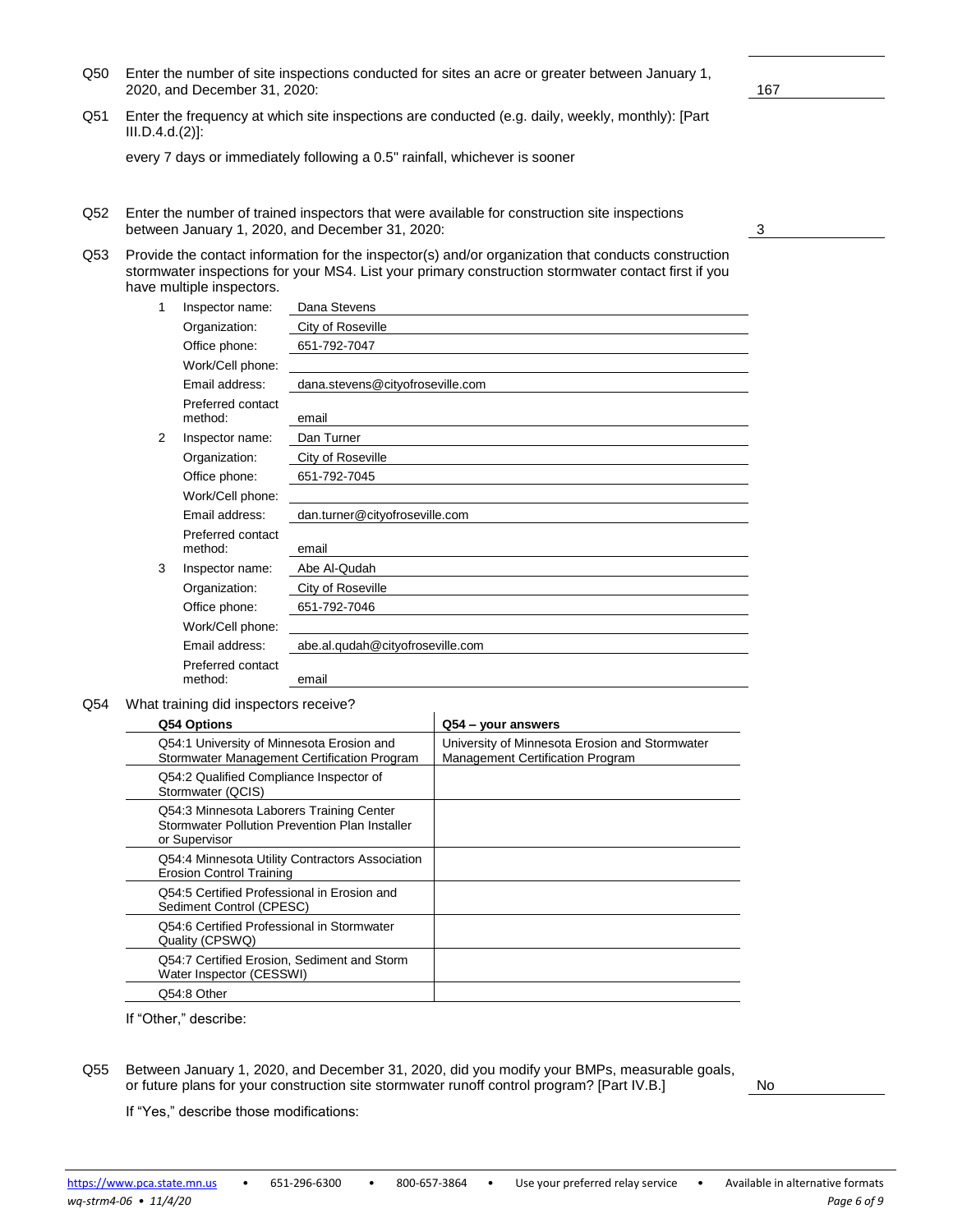#### **The following questions refer to Part III.D.5. of the Permit.**

- Q56 Do you have a regulatory mechanism which meets all requirements as specified in Part III.D.5.a of the Permit? Yes
- Q57 What approach are you using to meet the performance standard for Volume, Total Suspended Solids (TSS), and Total Phosphorus (TP) as required by the Permit? [Part III.D.5.a.(2)] Check all that apply. Refer to the MPCA website at [http://www.pca.state.mn.us/index.php/view](http://www.pca.state.mn.us/index.php/view-document.html?gid=17815)[document.html?gid=17815](http://www.pca.state.mn.us/index.php/view-document.html?gid=17815) for guidance on stormwater management approaches.

| Q57 Options                                                                                                                       | Q57 – your answers                                                                                                         |
|-----------------------------------------------------------------------------------------------------------------------------------|----------------------------------------------------------------------------------------------------------------------------|
| Q57:1 Retain a runoff volume equal to one inch<br>times the area of the proposed increase of<br>impervious surfaces on-site       |                                                                                                                            |
| Q57:2 Retain the post-construction runoff volume<br>on site for the 95th percentile storm                                         |                                                                                                                            |
| Q57:3 Match the pre-development runoff<br>conditions                                                                              | Match the pre-development runoff conditions                                                                                |
| Q57:4 Adopt the Minimal Impact Design<br>Standards (MIDS)                                                                         |                                                                                                                            |
| Q57:5 An approach has not been selected                                                                                           |                                                                                                                            |
| Q57:6 Other method (Must be technically<br>defensible--e.g., based on modeling, research<br>and acceptable engineering practices) | Other method (Must be technically defensible--e.g.<br>based on modeling, research and acceptable<br>engineering practices) |

If "Other," describe:

Retain a runoff volume equal to 1.1 inches times the area of the proposed increase of impervious surfaces on-site

- Q58 Do you have written Enforcement Response Procedures (ERPs) to compel compliance with your post-construction stormwater management regulatory mechanism(s)? [Part III.B.]
- Q59 Between January 1, 2020, and December 31, 2020, did you modify your BMPs, measurable goals, or future plans for your post-construction site stormwater management program? [Part IV.B.]

If "Yes," describe those modifications:

# **MCM 6: Pollution prevention/good housekeeping for municipal operations**

#### **The following questions refer to Part III.D.6. of the Permit.**

|                                                      | Q60 Enter the total number of structural stormwater BMPs, outfalls (excluding underground outfalls), |
|------------------------------------------------------|------------------------------------------------------------------------------------------------------|
| and ponds within your MS4 (exclude privately owned). |                                                                                                      |

|     | Q60:a Structural stormwater BMPs                                                                                                                                                                                                        | 224 |
|-----|-----------------------------------------------------------------------------------------------------------------------------------------------------------------------------------------------------------------------------------------|-----|
|     | Q60:b Outfalls                                                                                                                                                                                                                          | 186 |
|     | Q60:c Ponds                                                                                                                                                                                                                             | 204 |
| Q61 | Enter the number of structural stormwater BMPs, outfalls (excluding underground outfalls), and<br>ponds that were inspected from January 1, 2020, to December 31, 2020, within your MS4 (exclude<br>privately owned). [Part III.D.6.e.] |     |
|     | Q61:a Structural stormwater BMPs                                                                                                                                                                                                        | 224 |
|     | Q61:b Outfalls                                                                                                                                                                                                                          | 186 |
|     | Q61:c Ponds                                                                                                                                                                                                                             | 60  |
| Q62 | Have you developed an alternative inspection frequency for any structural stormwater BMPs, as<br>allowed in Part III.D.6.e. (1) of the Permit?                                                                                          | Yes |
| Q63 | Based on inspection findings, did you conduct any maintenance on any structural stormwater<br>BMPs? [Part III.D.6.e.(1)]                                                                                                                | Yes |
|     |                                                                                                                                                                                                                                         |     |

Q64 If 'Yes,' briefly describe the maintenance that was conducted:

|    | Yes |  |
|----|-----|--|
|    |     |  |
| ŝ, |     |  |
|    | No  |  |
|    |     |  |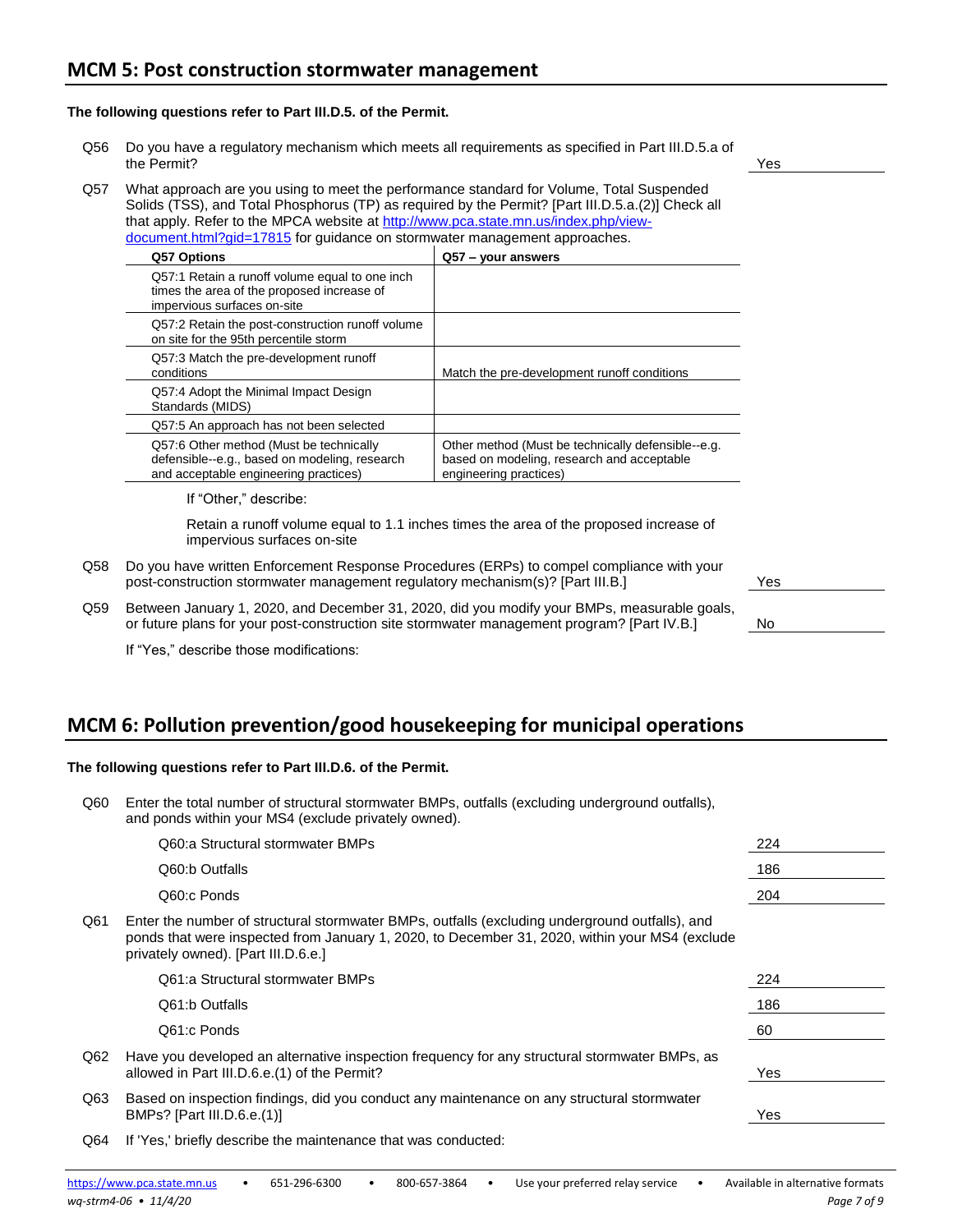|     | general maintenance, weeding, trash removal, sump cleaning, erosion fixes, replacement of<br>inlet/outlets structures, etc.                                                                                      |     |
|-----|------------------------------------------------------------------------------------------------------------------------------------------------------------------------------------------------------------------|-----|
| Q65 | Do you own or operate any stockpiles, and/or storage and material handling areas? [Part]<br>III.D.6.e.(3)]                                                                                                       | Yes |
| Q66 | If 'Yes' in Q65, did you inspect all stockpiles and storage and material handling areas quarterly?<br>[Part III.D.6.e. $(3)$ ]                                                                                   | Yes |
| Q67 | If 'Yes' in Q66, based on inspection findings, did you conduct maintenance at any of the stockpiles<br>and/or storage and material handling areas?                                                               | Yes |
| Q68 | If 'Yes' in Q67, briefly describe the maintenance that was conducted:                                                                                                                                            |     |
|     | street and parking lot sweeping, sump clean outs, and perimeter control                                                                                                                                          |     |
| Q69 | Between January 1, 2020, and December 31, 2020, did you modify your BMPs, measurable goals,<br>or future plans for your pollution prevention/good housekeeping for municipal operations program?<br>[Part IV.B.] | No. |
|     | If 'Yes' in O69, describe those modifications:                                                                                                                                                                   |     |

### **Discharges to impaired waters with an USEPA-approved TMDL that includes an applicable WLA**

**If required, you must complete the TMDL Annual Report Form, available on the MPCA's website at** [https://stormwater.pca.state.mn.us/index.php?title=Download\\_page\\_with\\_TMDL\\_forms.](https://stormwater.pca.state.mn.us/index.php?title=Download_page_with_TMDL_forms)

Attach your completed TMDL Annual Report Form as instructed in the online Annual Report. [Part III.E]

Q71 If a file was successfully uploaded, a reference number will appear:

ref:0000000148:Q71

### **Alum or Ferric Chloride Phosphorus Treatment Systems (not required)**

#### **The following questions refer to Part III.F.3.a. of the Permit. Provide the information below as it pertains to your alum or ferric chloride phosphorus treatment system.**

Q72 Date(s) of operation (mm/dd/yyyy - mm/dd/yyyy)

| January   |  |  |  |
|-----------|--|--|--|
| February  |  |  |  |
| March     |  |  |  |
| April     |  |  |  |
| May       |  |  |  |
| June      |  |  |  |
| July      |  |  |  |
| August    |  |  |  |
| September |  |  |  |
| October   |  |  |  |
| November  |  |  |  |
| December  |  |  |  |

|          | Q73                            | Q74                                             | Q75                      | Q76                                        |
|----------|--------------------------------|-------------------------------------------------|--------------------------|--------------------------------------------|
| Month    | Chemical(s) used for treatment | Gallons of alum or ferric<br>chloride treatment | Gallons of water treated | Calculated pounds of<br>phosphorus removed |
| January  |                                |                                                 |                          |                                            |
| February |                                |                                                 |                          |                                            |
| March    |                                |                                                 |                          |                                            |
| April    |                                |                                                 |                          |                                            |
| May      |                                |                                                 |                          |                                            |
| June     |                                |                                                 |                          |                                            |
| July     |                                |                                                 |                          |                                            |
| August   |                                |                                                 |                          |                                            |